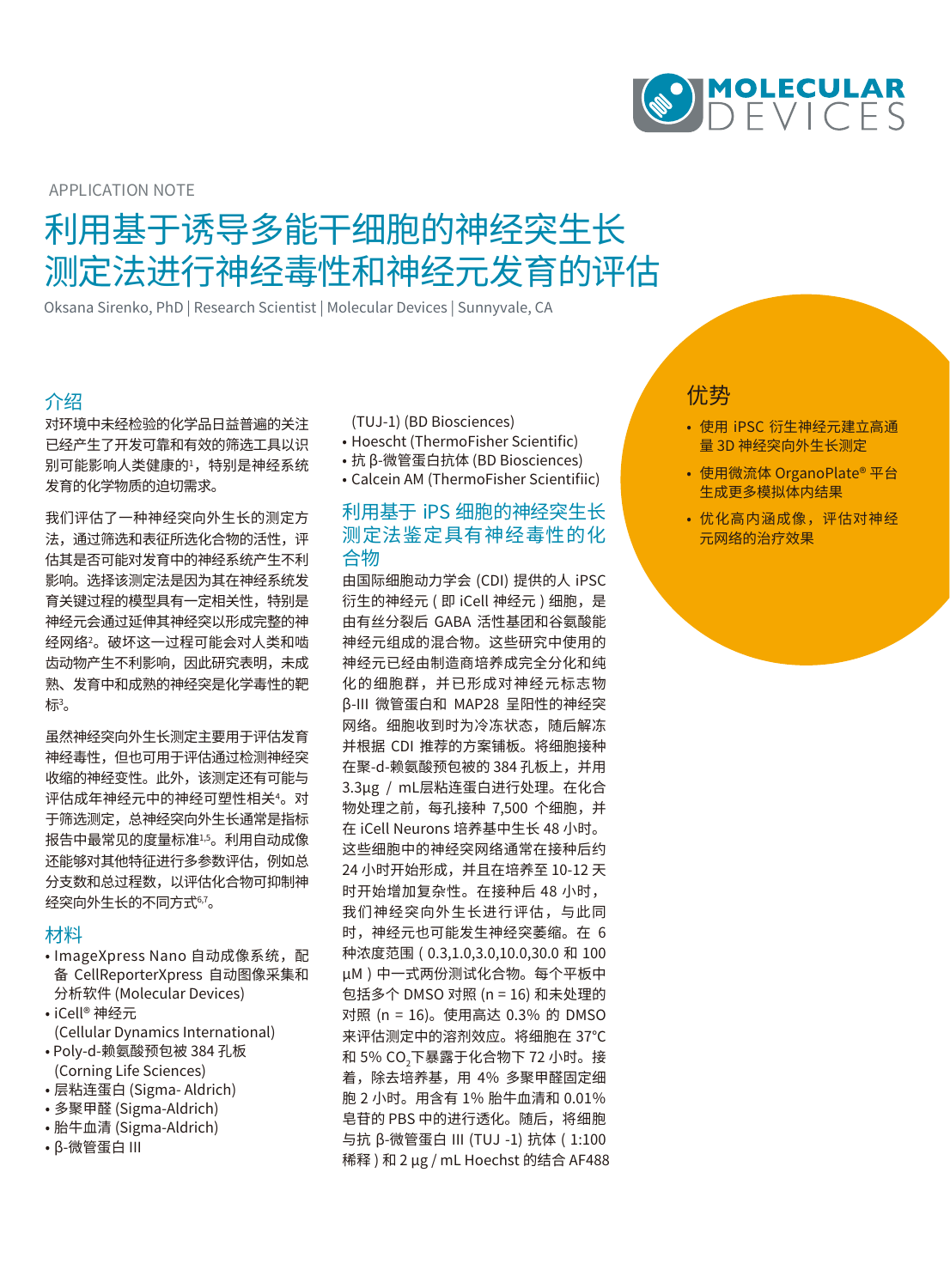染料的小鼠抗人抗体孵育 3 小时。 β-微管 蛋白用作神经突向外生长的标记物,也用 于完整神经元细胞体的计数。温育后,用 磷酸盐缓冲盐水 (PBS) 替换染色溶液。或 者,还可以使用活细胞进行神经毒性测 定,用钙黄绿素 AM 和 Hoechst 染料 ( 分 别为 0.5 μM 和 2 μM ) 染色 30 分钟。有关 接种密度优化的详细信息和 384 孔格式测 定的方案在 Sirenko et al.6 中有详细描 述。

使用 ImageXpress Nano 自动成像系统的 10 倍 Plan Fluor 物镜拍摄各孔的图像。在 384 孔板中的每个孔的单个位点捕获一个 10x 图像。10x 物镜提供了足够的分辨率 来区分每个图像中大量细胞 (500-1,000) 的神经突网络和亚细胞结构,能覆盖表总 孔面积的约 1/4。在获取图像之后,使用 CellReporterXpress™ 自动图像采集和分 析软件完成所有图像分析,该软件包含用 于神经突向外生长和活力评估的图像处理 应用模块。作为图像处理的示例,图 1 表 示出了来自神经突图像和相应分析图层的 放大的典型图像。图 2 显示来自 DMSO 处 理的神经元和化合物处理的神经元的图 像,在其相应结构上有软件追踪的覆盖图 层。

## 使用多参数图像分析对神经元 网络的复杂性进行定量分析

我们观察到由于化合物处理效应导致的神经 元网络形成的剂量依赖性抑制 ( 图 3 )。在这 些实验中获取的图像的定量分析包括多个参 数的测定,以全方位评估培养的神经元的形 态特征,以及神经元网络的复杂程度和生长 程度。具体而言,神经突向外生长的特征在 于生长的程度 ( 例如,总生长的长度或每个 细胞的平均生长长度 ),神经突过程的数量 ( 例如,过程的总数和每个细胞的平均过程 数),以及分支的程度。(例如,分支的总 数和每个单元的平均分支数 )。在整个实验 中,细胞铺板和神经突向外生长均匀,因 此我们可以使用每个图像的特征 ( 分支和 过程 ) 的总数进行统计分析。此外,定量每 个图像中 β-微管蛋白 ( TUJ-1阳性 ) 或钙黄绿 素 AM 阳性细胞体的数量以评估化合物诱导 的细胞死亡。同时还测量了每个细胞的生长



**图 1 ß-微管蛋白 ( 绿色 ) 染色的图像和对照细胞的软件分析轨迹。**将 iCell 神经元铺板培养 5 天,然后 固定,并用 AF 488 结合的抗-β-微管蛋白 (TUJ-1) 抗体 (1:100) 染色。图像由 ImageXpress Nano 系统 使用 10x Plan Fluor 物镜和 FITC 通道拍摄。使用 CellReporterXpress 软件中的 Neurite Tracing 分析 算法处理图像。右侧的分析图层显示细胞生长 ( 绿色 ) 和细胞体 ( 蓝色 )。



**图 2 ß-微管蛋白 ( 绿色 ) 和 Hoechst ( 蓝色 ) 的复合图像,显示对照细胞和用所选化合物处理的细胞 的分析轨迹。**将 iCell 神经元铺板 48 小时,用化合物处理 72 小时,然后固定并用 Hoechst (2 μM) 和 带 AF 488 荧光的抗 TUJ-1 抗体 (1:100) 进行组合染色。图像由 ImageXpress Nano 系统使用 10x Plan Fluor 物镜进行 DAPI 和 FITC 通道拍摄。使用 CellReporterXpress 软件中的 Neurite Tracing 分 析算法处理图像。观察到用指定化合物处理的神经元中破坏的神经突网络和细胞死亡。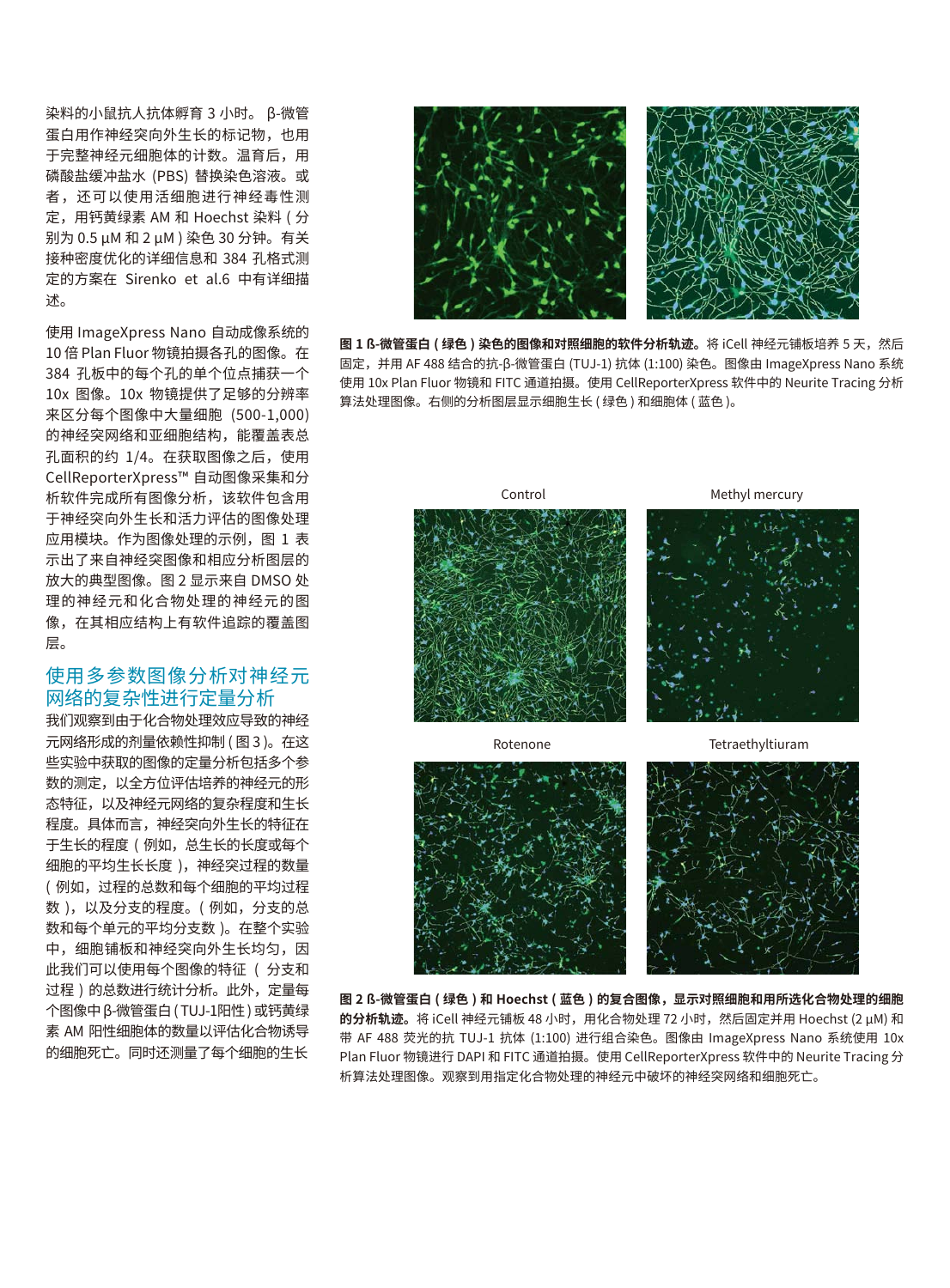长度以及每个细胞的过程和分支的数量,但 由于信息冗余而未用于统计分析。

化合物的毒性作用可以通过 EC<sub>50</sub> 值 ( 对神经 突向外生长的抑制程度达到50%时的化合物 浓度 ) 进行比较。EC<sub>50</sub> 值来自 4 参数曲线拟 合,神经突向外生长、分支数、过程数和活 细胞体数量。图 3 显示了神经突网络总长度 ( 总生长 ) 和分支总数的浓度依赖曲线。这些 测量可以让我们定义有效的毒性浓度,比较 化合物的潜在神经毒性效应,并优先进行进 一步的毒性评估。

### 评估剂量效应以获取复合参数

使用 Hill 模型评估浓度响应曲线以得 出  $EC_{50}$  浓度值。表 1 中列出了不同读数 的 EC<sub>50</sub> 值。在 16 种被测化合物中, 其中 11 种进行处理之后导致神经突向外生长减 少以及分支和过程数量减少。在这 11 种 化合物中,其中 6 种化合物的处理也导致 细胞体数量减少。其他 5 种被测化合物具 有相对较小的影响,因此未确定 EC<sub>50</sub> 值。 抑制总分支数和总生长终点的 EC<sub>50</sub> 值表现 出高度一致性。在较低浓度下神经网络的 破坏与特定处理条件下的细胞毒性效应相 比差别是显著的。因此,测量细胞体数量 减少的 EC<sub>50</sub> 值通常高于用这些化合物处理 时抑制神经突向外生长的 EC<sub>50</sub>值。



**图 3 由鬼笔环肽染色的活心肌细胞的剂量 - 反应曲线。**通过分析由化合物处理诱导的细胞骨架完整性 的细胞毒性作用来确定细胞活力。使用 CellReporterXpress 软件中的细胞评分分析算法对用于鬼笔环 肽 ( 肌动蛋白染色为绿色 ) 染色阳性的活细胞总数进行定量。用 4 参数曲线拟合绘制浓度依赖性响应曲 线, 以获得包括在表 1 中的 EC. 值。